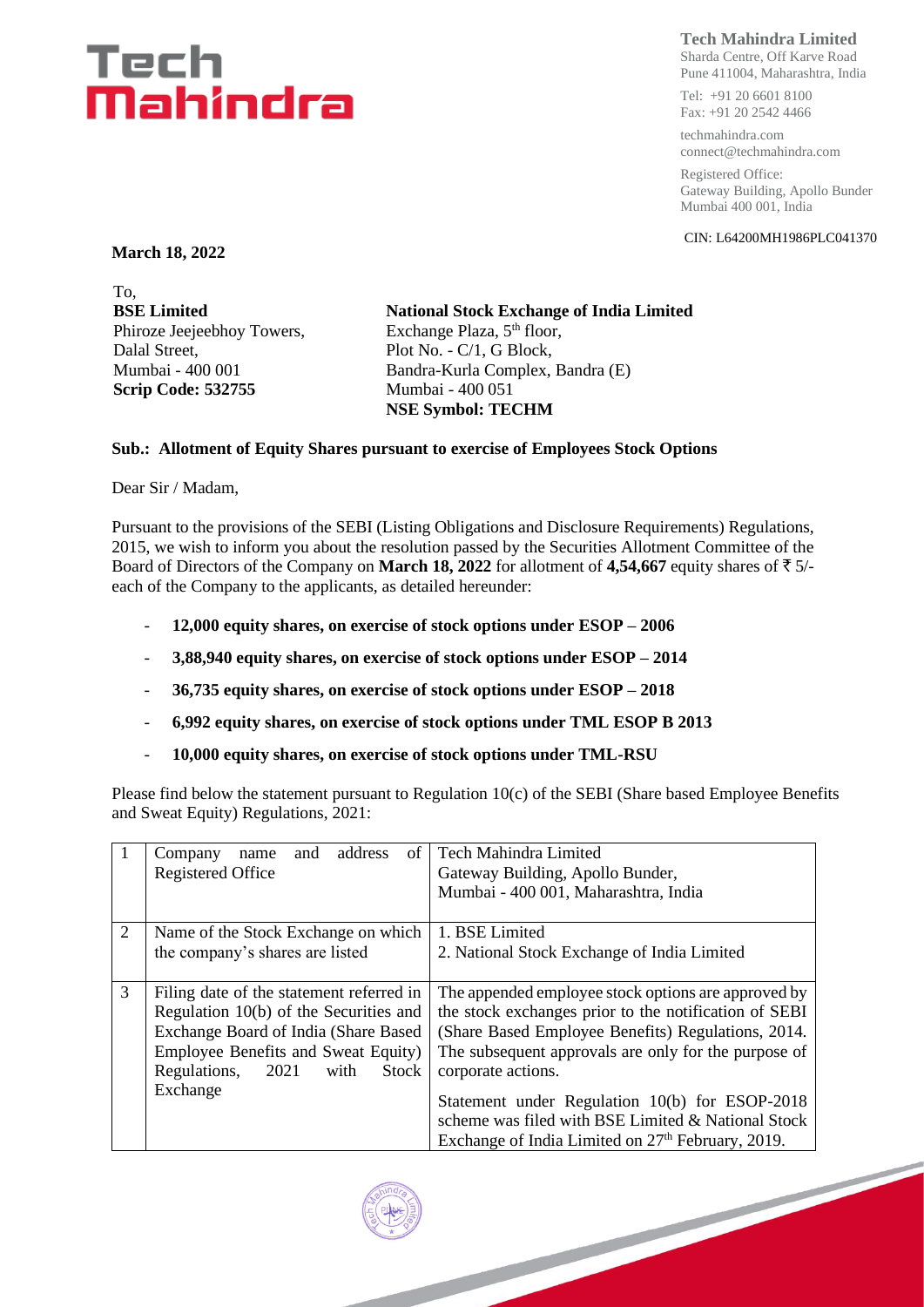# Tech<br>**Mahindra**

### **Tech Mahindra Limited**

Sharda Centre, Off Karve Road Pune 411004, Maharashtra, India

Tel: +91 20 6601 8100 Fax: +91 20 2542 4466

techmahindra.com connect@techmahindra.com

Registered Office: Gateway Building, Apollo Bunder Mumbai 400 001, India

#### CIN: L64200MH1986PLC041370

| $\overline{4}$ | Filing Number, if any                             | Scheme Name $\&$ Reference of In - Principal<br>Approval                |  |  |  |
|----------------|---------------------------------------------------|-------------------------------------------------------------------------|--|--|--|
|                |                                                   | ESOP-2006 - DCS/IPO/FR/ESOP-IP/849/2014-15-<br>31.03.2015               |  |  |  |
|                |                                                   | ESOP-2014 - DCS/IPO/JS/ESOP-IP/844/2014-15 -<br>31.03.2015              |  |  |  |
|                |                                                   | ESOP-2018 - DCS/IPO/PB/ESOP-IP/3595/2018-19<br>$-20.03.2019$            |  |  |  |
|                |                                                   | TML-ESOP-B-2013 - DCS/IPO/UZ/ESOP-IP / 836<br>$/2014 - 15 - 30.03.2015$ |  |  |  |
|                |                                                   | TML - RSUs - DCS/IPO/UZ/ESOP-IP/839/2014-15<br>$-30.03.2015$            |  |  |  |
|                |                                                   |                                                                         |  |  |  |
| 5              | Title of the Scheme pursuant to which             | ESOP - 2006, ESOP-2014, ESOP-2018, TML-                                 |  |  |  |
|                | shares are issued, if any                         | ESOP-B-2013 and TML-RSUs                                                |  |  |  |
| 6              | Kind of security to be listed                     | Equity shares                                                           |  |  |  |
| $\overline{7}$ | Par value of the shares                           | ₹ $5/-$ each                                                            |  |  |  |
| 8              | Date of issue of shares                           | <b>March 18, 2022</b>                                                   |  |  |  |
| 9              | Number of shares issued                           | 4,54,667                                                                |  |  |  |
| 10             | Share Certificate No., if applicable              | Not applicable                                                          |  |  |  |
| 11             | Distinctive number of the share, if<br>applicable | 991963813 to 992418479                                                  |  |  |  |
| 12             | ISIN Number of the shares if issued in            | INE669C01036                                                            |  |  |  |
|                | Demat                                             |                                                                         |  |  |  |
| 13             | Exercise price per share                          | Refer Annexure I                                                        |  |  |  |
| 14             | Premium per share                                 | Refer Annexure I                                                        |  |  |  |
| 15             | Total Issued shares after this issue              | 971,833,479                                                             |  |  |  |
| 16             | Total Issued share capital after this issue       | ₹4,859,167,395/-                                                        |  |  |  |
| 17             | Details of any lock-in on the shares              | Not applicable                                                          |  |  |  |
| 18             | Date of expiry of lock-in                         | Not applicable                                                          |  |  |  |
| 19             | Whether shares identical in all respects          | Identical                                                               |  |  |  |
|                | to existing shares if not, when will they         |                                                                         |  |  |  |
|                | become identical                                  |                                                                         |  |  |  |
| 20             | Details of listing fees, if payable               | Not Applicable                                                          |  |  |  |

#### **For Tech Mahindra Limited**

with  $\rightarrow$ **Anil Khatri Company Secretary**